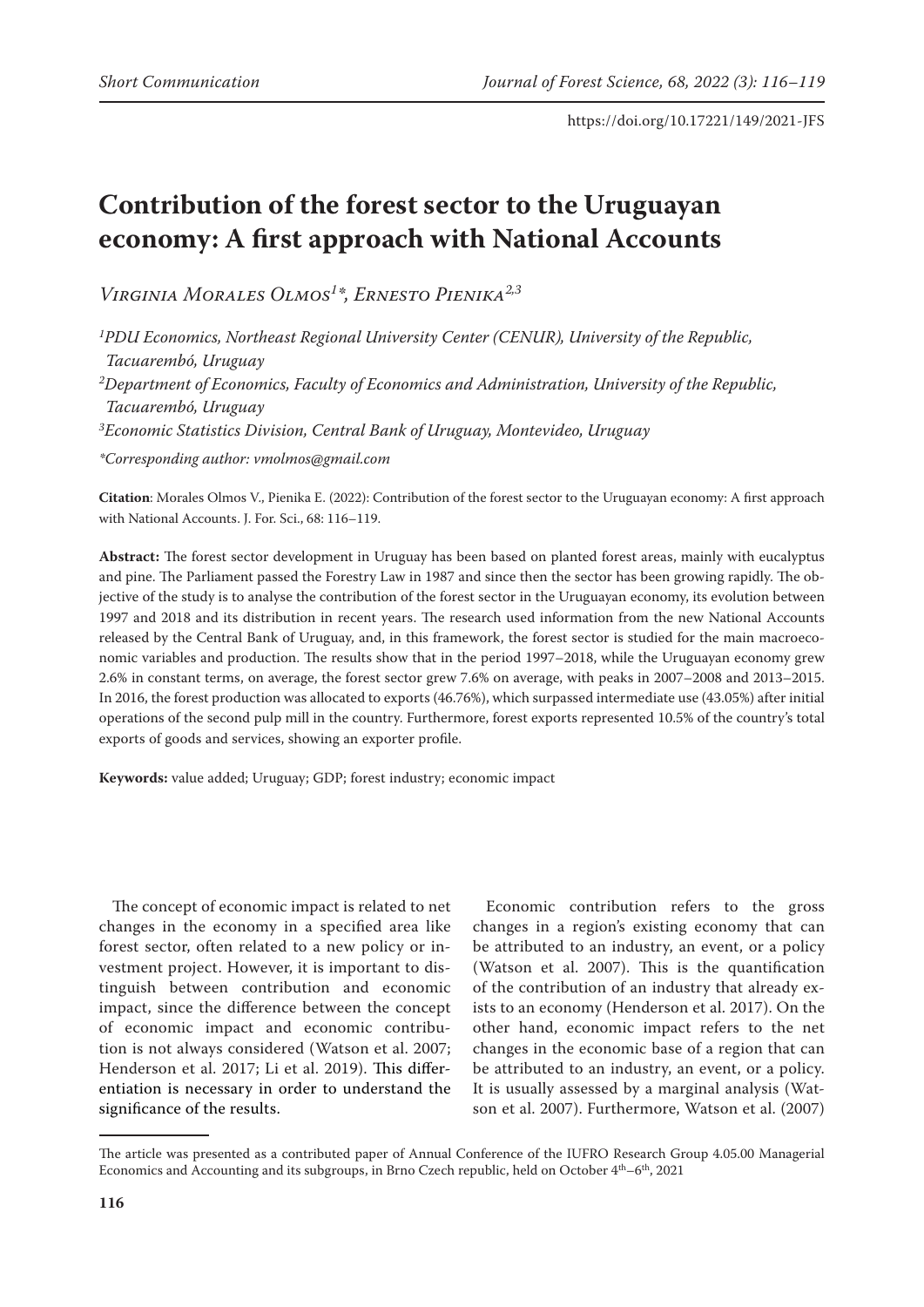define "economic benefit" estimates when the social welfare is included, considering not only market but also nonmarket values.

Uruguay developed its forest sector after the Forestry Law 15939 passed in 1987. The planted forest area increased from 50 000 ha in 1998 to the current total area of 952 755 ha devoted to commercial plantations (Forest Division 2018). The majority of the area is covered with eucalyptus (*E. globulus*, *grandis* and *dunnii)* and with pine (*Pinus taeda*), 606 568 ha and 183 809 ha, respectively. The main domestic market use of eucalyptus plantations is in the pulp industry, woodchip industry, sawmills and plywood factory, and as firewood.

Given the increasing importance of the forestry sector in the Uruguayan economy and its effect on local economies, a discussion on the economic impact or contribution of the forest sector is needed.

In Uruguay, some studies have analysed the impact of the sector or its contribution, but in some of them the terms contribution and impact were used as synonyms (Morales Olmos, Siry 2009; CPA Ferrere 2017). In 2001, a report forecasted that the harvest volume by 2015–2016 would be 12.5 million  $m^3$  and the forest sector would have 25 000 employees. This study assumed that the pulpwood would be exported, and the fiscal balance would be positive (Ramos, Cabrera 2001). The 2011 report found that the forest sector employed 20 000 people, 13 000 of them in silviculture and extraction (Baffico, Michelin 2011).

The objective of this paper is to analyse the contribution of the forestry sector in the Uruguayan economy, its evolution between 1997 and 2018 and its domestic composition in recent years considering the new National Accounts information released by the Central Bank of Uruguay.

## **MATERIAL AND METHODS**

The System of National Accounts (SNA) is a standardized structure of macroeconomic information designed by the United Nations to compile consistent information by country (United Nations 2021). The period of the analysis was selected considering the successive revisions of the National Accounts and the start of industrial investments in the forestry sector. Uruguay's National Accounts had used 2005 as a base year, however in 2020 the year 2016 was adopted as a base year in the National Accounts.

The new revision of the National Accounts changing the base year from 2005 to 2016 (Central Bank of Uruguay 2020) includes the linkages of the sectors in the economy in the Supply and Use tables. The Supply and Use tables show the allocation of goods and services by industry in intermediate and final uses

The National Accounts measurements for the forestry sector are structured according to the International Standard Industrial Classification (ISIC). Firstly, the silvicultural activity includes planting, management of standing forests and harvesting. The final product is roundwood, including industrial roundwood and firewood. This activity includes both specialized nurseries and service companies associated with the activity. Roundwood production is accounted for from planting to harvesting. The Central Bank of Uruguay estimates the production value in each period according to the costs incurred in that time length. Secondly, the forest sector includes manufacturing industries that process industrial roundwood as the main input to obtain wood residuals.

## **RESULTS AND DISCUSSION**

Considering the 2005 base year revision, in the period 1997–2018, while the Uruguayan economy grew an average of 2.6% in constant terms, the forest sector grew 7.6% on average, with peaks in 2007– 2008 and 2013–2015 (Figure 1). During this period, there were two major changes in the pulp industry: in 2007 the Fray Bentos pulp mill with an initial production capacity of 1.2 million t·year–1 started its activities, while in 2013 the Montes del Plata pulp mill doubled the country's production capacity. Additionally, other important investments were made in the forestry industry.

According to the National Accounts published by the Central Bank of Uruguay, the GDP of the Uruguayan economy increased by 1.67 times between 2005 and 2018 measured at constant 2005 prices (cumulative increase of 67% in volume), while measured at current prices the GDP increased more than fourfold in the same period (cumulative increase of 330.8%). During this period, the forest sector value added in the economy measured at constant 2005 prices increased almost fourfold (cumulative increase of 295.9% in volume), while its value added measured at current prices increased sixfold (cumulative increase of 524%). During this period, the accumulated growth of the forest sector was higher than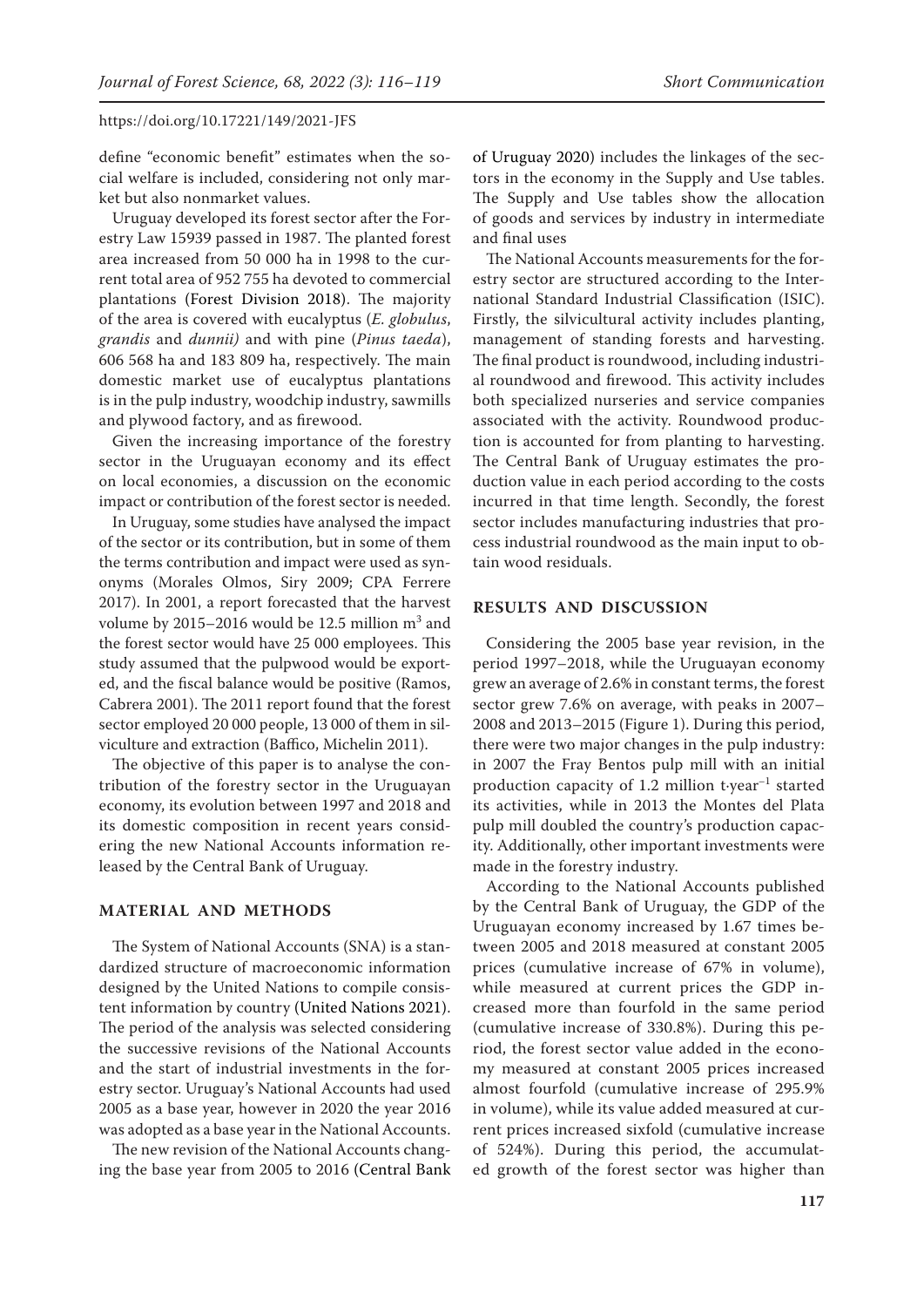

Figure 1. Annual changes in constant terms in GDP and Forest sector GDP

#### \*preliminary

Source: own elaboration based on Central Bank of Uruguay data; available at: https://www.bcu.gub.uy/Estadisticas-e-Indicadores/Paginas/Presentacion%20Cuentas%20Nacionales.aspx (Accessed November 2021)

that of the average of the economy, due to the start of operations of the two pulp mills.

Considering the 2016 base year revision, results show that in 2016, the main market for forest production was exports (46.76%), which surpassed intermediate use (43.05%) after the start of operations of the second pulp mill in the country. In that year, forest exports represented 10.5% of the economy's total exports of goods and services, marking a clear export profile.

In 2016, pulp processing accounted for 51% of production and 49.5% of the sector's gross value added, while silviculture and harvesting accounted for 27.5% of production and 32% of gross value added (Table 1).

In terms of salaries and labour, the highest share is in the primary activities, silviculture and harvesting. In 2016, pulp processing accounted for just 22.5% of remunerations and 11.6% of jobs while silviculture and extraction accounted for 36.5% of remunerations and 42.5% of jobs in that year. In terms of average *per capita* remuneration, pulp manufacturing has the highest per capita wages in the sector (higher than the average for the economy), while silviculture and harvesting have the lowest per capita compensation. These results require an in-depth analysis by subsector because in the primary sector the work is outsourced, and in the case of plantations, the activities are seasonal. On the other hand, breaking down by industry, the sawmill and panel industry, due to the characteristics of the industrial process, employs more workers per unit  $(m^3)$  than the pulp industry (employees per t).

It is necessary to complement the purely economic analyses with others that include the actors' perceptions and the linkages with other sectors. This type of analysis would consider the estimates of "economic benefit" as suggested by Watson et al. (2007) by including market and non-market benefits, e.g. environmental benefits.